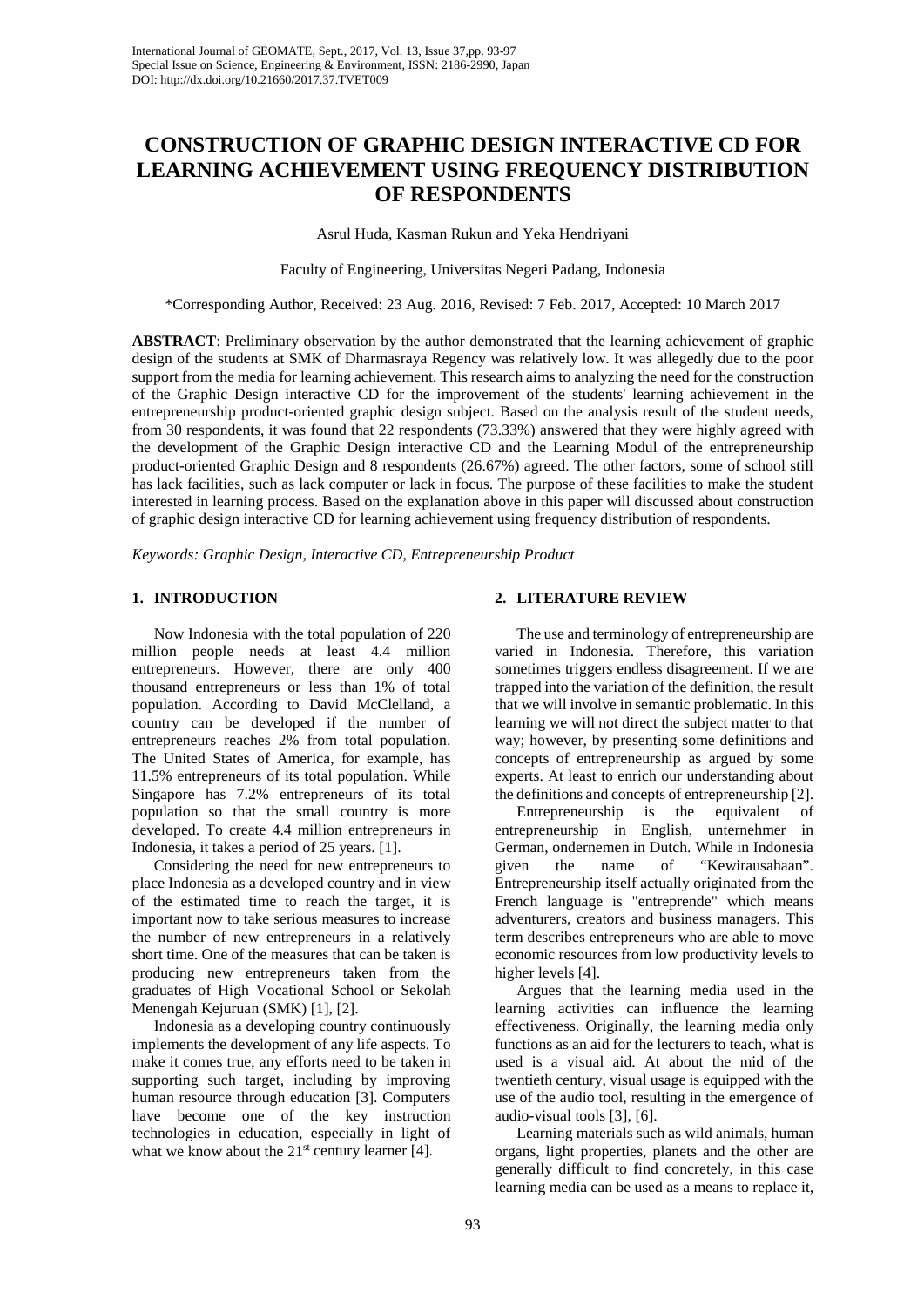although in the form of books, films, videos, slides, miniatures, or form of images/photos presented in audio, visual, and audiovisual.[7], [8], [9], [12].

### **3. RESULT AND DISCUSSION**

Based on the purpose of the research, the following are the descriptions of the need analysis for the Graphic Design learning oriented to entrepreneurship products in form of a table of frequency distributions.

## **3.1 Need for Computer and Learning Media**

Based on the distribution of the survey score analysis of the need for the development of the entrepreneurship product-oriented graphic design learning at SMK of Dharmasraya Regency, some results were found as shown in the table below:

|  |                              | Table 1 Frequency Distribution of Respondents |
|--|------------------------------|-----------------------------------------------|
|  | having Computers and Laptops |                                               |

| Answers | Frequency |       |
|---------|-----------|-------|
| Yes     | フフ        | 73.33 |
| Nο      |           | 26.67 |
| Total   |           | 100.0 |
|         |           |       |

Based on the data above, it is shown that from 30 respondents, 22 respondents 73.33%) have laptop/computer and the remaining 8 respondents (26.67%) do not own laptop/computer.

The table below displays the data about frequency of the students using computers.

Table 2 The Frequency Distribution of Respondents frequently using Computers

| Statement      | Answers | Frequency |        |
|----------------|---------|-----------|--------|
| Where do you   | Home    |           | 16.67  |
| frequently use | School  | 24.       | 80.00  |
| a computer?    | Warnet  |           | 3.33   |
|                | Total   |           | 100.00 |

Based on the data above, it is seen that of total 30 respondents, 5 respondents (16.67%) were found to frequently a used a computer at their home, 24 respondents (80.00%) frequently used a computer at school and only 1 respondent (3,33%) used a computer at warnet. Table 3 below displays the data about how long the students have used computers:

Based on the data above, it is demonstrated that of total 30 respondents, 17 respondents (56.67%) have used the computer a for the 0-1 year, 8 respondents (26.67%) have used it for  $2 - 5$  years, and 5 respondents (16.67%) for 6-10 years. The following table shows the data about how long the students have used a computer in a day:

Table 3 The Frequency Distribution of How Long the Students Have Used Computers

| Statement | Answers     | Frequency | %      |
|-----------|-------------|-----------|--------|
| How Long  | $0-1$ Year  | 17        | 56.67  |
| Have You  | 2-5 Year    |           | 26.67  |
| Used      | 6-10 Years  |           | 16.67  |
| Computer? | $>10$ Years |           |        |
|           | Total       | 30        | 100.00 |

Table 4 The Frequency Distribution of How Long the Students have Used Computer in a Day

| Statement   | Answers      | Frequency | $\%$   |
|-------------|--------------|-----------|--------|
| How long    | $1$ hour/day |           | 3.33   |
| the student | 2 hours/day  | 2         | 6.67   |
| have used   | 3 hours/day  | 12        | 40.00  |
| computer in | 4 hours/day  |           | 13.33  |
| a day       | 5 hours/day  |           | 30.00  |
|             | 6 hours/day  |           | 6.67   |
|             | Total        | 30        | 100,00 |

Based on the data above, it is shown that of 30 respondents, 1 respondent (3.33%) used computer for 1 hour/day, 2 respondents (6.67%) used computer for 2 hours/day, 12 persons (40.00%) used computer for 3 hours/day, 4 respondents (13.33%) used computer for 4 hours/day, 9 respondents (30.00%) used computer for 5 hours/day, and 2 respondents (6.67%) used computer for 6 hours/day.Meanwhile, the students used a computer in daily activities for such needs as making an assignment, searching for school tasks at the internet, learning to run the computer applications at school and playing games. The data as shown in the table below demonstrate whether the school has been equipped with the focus facilities:

Table 5 The Frequency Distribution of the School already has Infocus Facilities

| Statement                                 |       | Answers Frequency | $\%$   |
|-------------------------------------------|-------|-------------------|--------|
| Is your school<br>already                 | Yes   | 30                | 100.00 |
| equipped with<br>the infocus<br>facility? | No    |                   | 0.00   |
|                                           | Total |                   | 100.00 |

Based on the data as shown in Table 5 above, of total 30 respondents, total 30 respondents (100.00%) answered that the school has been equipped with the focus facility.Table 6 below displays the data about whether the teachers have ever used laptop/computer in learning process: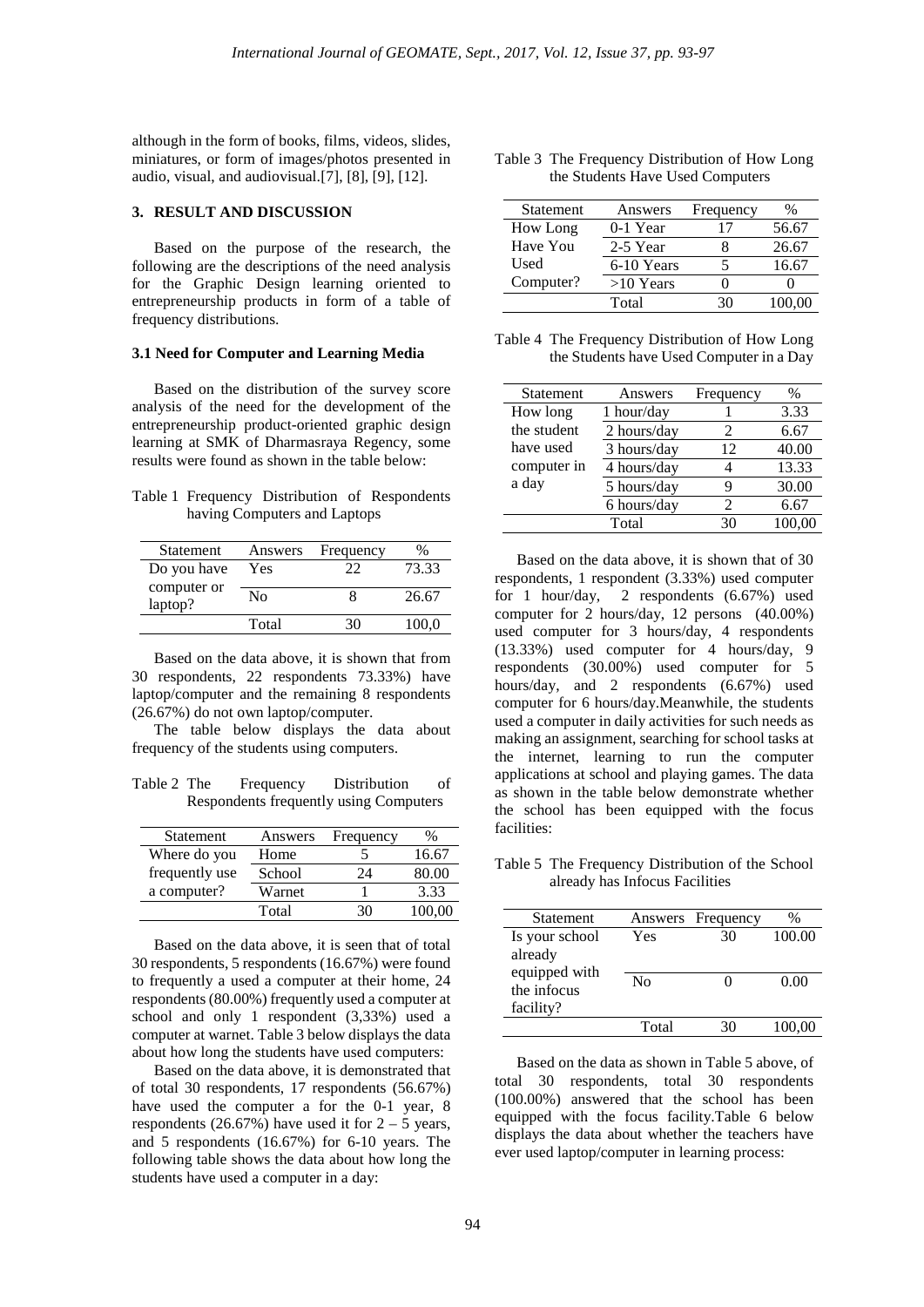| Statement     | Answers | Frequency | $\%$   |
|---------------|---------|-----------|--------|
| Have your     | Yes     | 30        | 100.00 |
| teachers ever |         |           |        |
| used a        | Nο      |           | 0.00   |
| computer in   |         |           |        |
| learning      |         |           |        |
| activity?     |         |           |        |
|               | Total   | 30        | 100,00 |
|               |         |           |        |

Table 6 The Frequency Distribution of Computer Use in Learning

Based on the data above, it is shown that of total 30 respondents, 30 respondents (100.00%) answered that the teachers have used laptop/computer in learning activity. The following table shows the data of how often the teachers used laptop/computer in learning:

Table 7 The Frequency Distribution of Computer Use in Learning

| Statement     | Answers   | Frequency | $\%$   |
|---------------|-----------|-----------|--------|
| How often do  | Every day | 22        | 73.3   |
| your teachers |           |           | 3      |
| use           |           |           |        |
| laptop/comput | Sometime  | 8         | 26.67  |
| er in the     | S         |           |        |
| learning      |           |           |        |
|               | Never     |           | 0.00   |
|               |           |           |        |
|               | Total     | 30        | 100.00 |

Based on the data above, it is shown that of 30 respondents, 22 respondents (73.33%) answered every day and 8 respondents (26.67%) answered sometimes. Table 8 below displays the data about whether the teachers have ever used multimedia in the learning process:

Table 8 The Frequency Distribution of the teachers have ever used multimedia in the learning process

| <b>Statement</b> | Answers | Frequency | $\%$   |
|------------------|---------|-----------|--------|
| Have your        | Yes     | 29        | 96.67  |
| teachers         |         |           |        |
| ever used        |         |           |        |
| multimedia       | No      |           | 3.33   |
| in the           |         |           |        |
| learning         |         |           |        |
| process          |         |           |        |
|                  | Total   | 30        | 100.00 |
|                  |         |           |        |

Based on the data, as shown in the table above, it is seen that of total 30 respondents, 29 respondents (96.67%) answered 'Yes' and 1 respondent (3.33%) answered 'No'. For the time being the teachers have used a computer only for the

powerpoint display equipped with the focus merely to facilitate the delivery of information. The following table displays the data of using a computer, multimedia, graphic design materials, and learning media:

| Table 9 The Frequency Distribution of Using |  |                              |  |                                      |
|---------------------------------------------|--|------------------------------|--|--------------------------------------|
|                                             |  |                              |  | Computer, Multimedia, Graphic Design |
|                                             |  | Materials and Learning Media |  |                                      |

| Statement          | Answers                   | Frequency      | %      |
|--------------------|---------------------------|----------------|--------|
| In this global     | Yes                       | 28             | 93.33  |
| era, is the use of |                           |                |        |
| computer a         | $\overline{\text{No}}$    | $\overline{c}$ | 6.67   |
| requirement in     |                           |                |        |
| life               |                           |                |        |
| The use of         | Yes                       | 30             | 100.00 |
| multimedia in      |                           |                |        |
| the learning       |                           |                |        |
| process will       |                           |                |        |
| enable the         | No                        | 0              | 0.00   |
| learning to be     |                           |                |        |
| more               |                           |                |        |
| comfortable        |                           |                |        |
| You find any       | Yes                       | 28             | 93.33  |
| difficulty in the  |                           |                |        |
| Graphic Design     | No                        | $\overline{2}$ | 6.67   |
| materials          |                           |                |        |
| Is the teacher's   | Yes                       | 8              | 26.67  |
| explanation        |                           |                |        |
| enough for you     |                           |                |        |
| to understand      |                           |                |        |
| the graphic        | $\overline{\text{No}}$    | 22             | 73.33  |
| design materials   |                           |                |        |
| Have your          | Yes                       | 30             | 100.00 |
| teacher ever       |                           |                |        |
| used media in      | No                        | 0              | 0.00   |
| explaining the     |                           |                |        |
| materials          |                           |                |        |
| Is in your         | $\overline{\mathrm{Yes}}$ | 29             | 96.67  |
| opinion            |                           |                |        |
| necessary to use   |                           |                |        |
| multimedia in      |                           |                |        |
| learning the       | No                        | $\mathbf{1}$   | 3.33   |
| graphic design     |                           |                |        |
| materials          |                           |                |        |
| Are you agreed     | Yes                       | 30             | 100.00 |
| if the learning    |                           |                |        |
| process uses       |                           |                |        |
| multimedia to      |                           |                |        |
| enable to master   |                           |                |        |
| the concept of     | No                        | 0              | 0.00   |
| the graphic        |                           |                |        |
| design materials   |                           |                |        |

Based on the data above, it is known that from 30 respondents, 28 respondents (93.33%) answered 'Yes' concerning the use of the computer as a need in life and 2 respondents (6.67%) answered 'No'.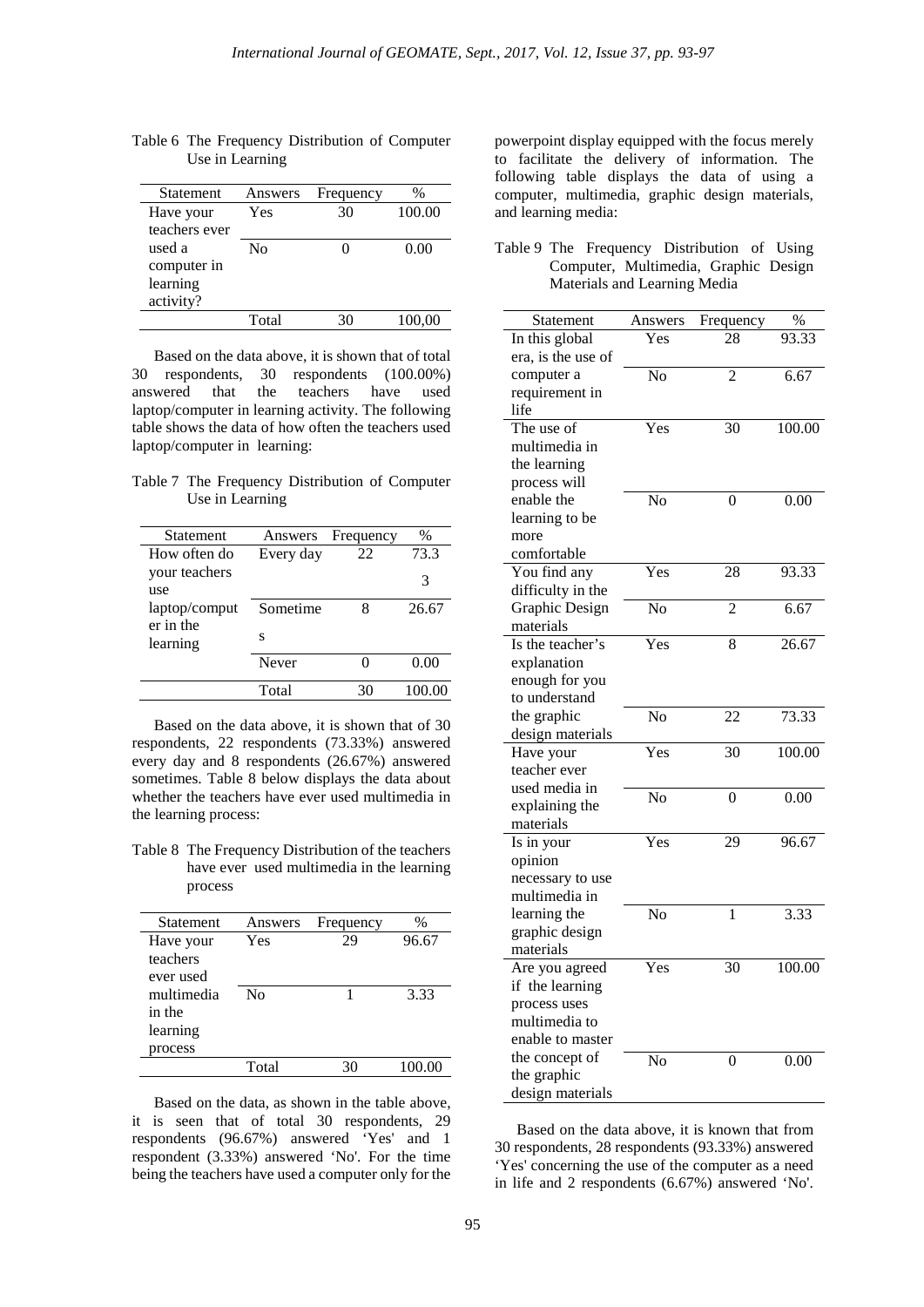All 30 respondents (100.00%) answered 'Yes' about the use of multimedia in the learning process will a learning activity becomes more comfortable (not boring). Of total 30 respondents, 28 respondents (93.33%) answered 'Yes' concerning the students' difficultness at the Graphic Design materials and 2 respondents (6.67%) answered 'No'. Of 30  $(6.67\%)$  answered 'No'. Of 30 respondents, 8 respondents (26.67%) answered 'No' for the statement 'is the teacher's explanation enough for you to understand the graphic design materials', while 22 respondents (73.33%) answered 'No'. All 30 respondents (100.00%) answered 'Yes' that your teacher has ever used media in explaining the graphic design materials. Of total 30 respondents, 29 respondents (96.67%) answered 'Yes' that it is necessary to use multimedia in learning the materials of graphic design and 1 respondent (3.33%)'No'. All 30 respondents (100.00%) answered 'Agree' (Yes) if multimedia is used in the learning process to enable the students in mastering the concept of graphic design. According to the data about, it is very necessary to use multimedia in learning, especially by using interactive CD of Graphics Design learning because will have an impact on improving learning outcomes. The following table displays the data about the student's opinion concerning the development of the Interactive CD of Graphic Design Learning:

| Table 10 The Frequency Distribution of the |  |                                      |  |
|--------------------------------------------|--|--------------------------------------|--|
|                                            |  | Respondents about the Development of |  |
|                                            |  | Interactive CD of Graphic Design     |  |
| Learning                                   |  |                                      |  |

| Statement          | Answers | Frequency | $\%$   |
|--------------------|---------|-----------|--------|
| How if the         | Highly  | 22        | 73.33  |
| learning materials | agree   |           |        |
| are developed      | Agree   | 8         | 26.67  |
| using audio,       |         |           |        |
| visual, text and   | Less    | 0         | 0.00   |
| animation          | Agree   |           |        |
| (Interactive CD)   |         |           |        |
| of Graphic         | Not     | 0         | 0.00   |
| Design Learning)   | Agree   |           |        |
|                    | Total   | 30        | 100.00 |
|                    |         |           |        |

According to the data above, it can be seen that of total 30 respondents, 22 respondents (73.33%) answered 'Highly Agree' if the learning materials are developed in form of Interactive CD of Graphic Design and 8 respondents (26.67%) answered 'Agree'.

## **3.2 Need for the Development of Learning Module/Learning Book**

According to the distribution of the survey score analysis about the need for the development of the graphic design learning oriented to entrepreneurship product at SMK Kabupaten Dharmasraya, the following finding was found:

Table 11 The Frequency Distribution of the Respondents Having Books, Module, Module Use, Graphic Design Products, Printing Tools of Graphic Design, Use of the Graphic Design Printing Tools

| <b>Statement</b>                         | <b>Answers Frequency</b><br>$\%$ |          |        |
|------------------------------------------|----------------------------------|----------|--------|
| Is your school                           | Yes                              | 2        | 6.67   |
| equipped with the<br>books of Graphic    | N <sub>0</sub>                   | 28       | 93.33  |
| Design?                                  |                                  |          |        |
| Have your teacher's<br>used module       | Yes                              | 30       | 100.00 |
| /learning books in                       | N <sub>0</sub>                   | $\Omega$ | 0.00   |
| the learning process?                    |                                  |          |        |
| If they have, how                        | Every                            | 15       | 50.00  |
| often your teachers                      | Day                              |          |        |
| use Module/                              | Someti                           | 15       | 50.00  |
| Learning Books in                        | mes                              |          |        |
| the learning process?                    |                                  |          |        |
| Do you know about                        | Yes                              | 26       | 86.67  |
| the products that can                    |                                  |          |        |
| be produced by<br>graphic design?        | No                               | 4        | 13.33  |
| Is your school                           | Yes                              | 6        | 20.00  |
| equipped with the                        |                                  |          |        |
| graphic design                           | No                               | 24       | 80.00  |
| printing tools?                          |                                  |          |        |
| Have you ever used<br>the graphic design | Yes                              | 12       | 40.00  |
| printing tools?                          | $\rm No$                         | 18       | 60.00  |

Based on the data above, it is seen that from 30 respondents, 2 respondents (6.67%) answered 'Yes' that the school has been equipped with the graphic design books and the remaining 28 respondents (93.33%) answered 'No.' All 30 respondents (100.00%) answered 'Yes the teachers have used module/learning books in the learning process. All of 30 respondents, 15 respondents (50.00%) answered that everyday the teachers use Module/Learning Books in the learning process and the remaining15 respondents (50.00%) answered Sometimes. From 30 respondents, 26 respondents (86.67%) answered 'Yes' that they know with the products that can be produced by graphic design and the remaining 4 respondents (13.33%) answered 'Not Know.' From 30 respondents, 6 respondents (20.00%) answered 'Yes' and the remaining 4 respondents (80.00%) answered that the school has not been equipped with the printing tools of Graphic Design. From 30 respondents, 12 respondents (40.00%) answered 'Yes' that the school has ever used the facility and the remaining 18 respondents (60.00%) answered that it has never used the